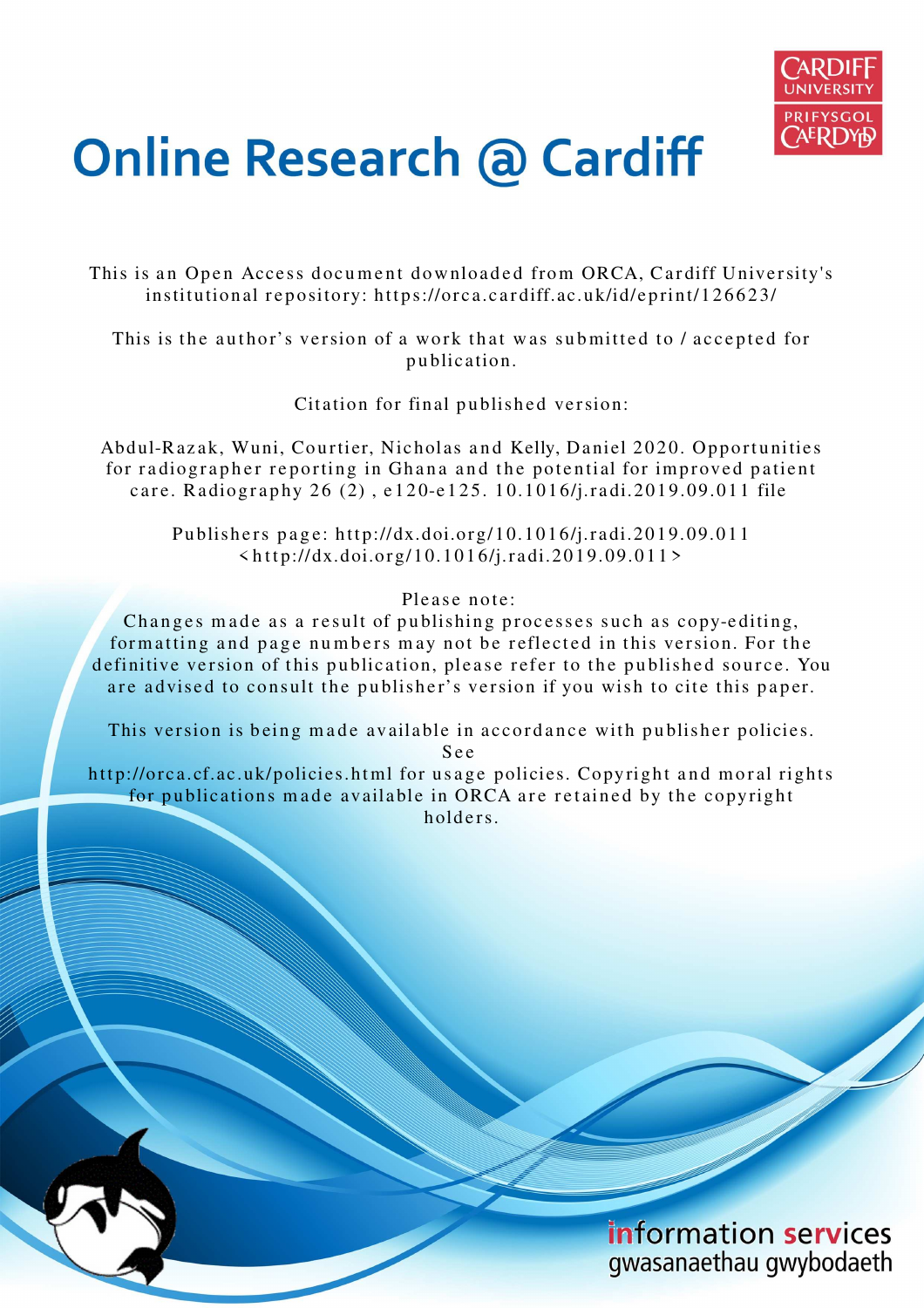**Opportunities for radiographer reporting in Ghana and the potential for improved patient care** 

#### **Abstract**

**Objective:** To explore factors that influence the introduction of role extension in radiography and to discuss its potential for improved healthcare in Ghana. **Key findings:** Key findings of this review are the lack of literature on role extension in radiography in Ghana. The factors that have influenced the introduction of role extension in radiography globally include a shortage of radiologists, increased demand for radiology services, government policy and radiographer's desire for professional development. **Conclusions**: Evidence indicates that radiographers can report radiographs as accurately as radiologists and appropriate education improves their performance. Radiographer-led reporting is the professional practise most likely to deliver local patient benefit. Developments in professional perceptions, training, education and regulation of reporting are required to establish confidence in radiography-led reporting.

**Implications for practice**: Radiographer reporting has the potential to improve patient outcomes, reduce waiting times, increase job satisfaction for radiographers and result in financial savings.

### **Introduction**

Extended working is the post-qualification acquisition of skills or activities that extend healthcare practices by working across professional boundaries.<sup>1,2</sup> The terms role extension and advanced practice are sometimes used interchangeably, but it is instructive to consider them as describing distinct roles: the former being to perform a task, such as image reporting, to a skilled level;<sup>3</sup> the latter signifying a broader set of professional activities, likely to influence wider care pathways.<sup>4</sup>

There are examples of extended roles in nursing and some allied health professions from the US, Canada, UK, and Australia, all of which have advanced nurse practitioner roles and, for example, the assistant radiologist role in the US. Established drivers for extended roles in radiography are an increased imaging workload and shortage of radiologists, coupled with advances in health system technologies and professional aspirations of radiographers.  $6-8$ Sustained implementation of extended radiography roles in the UK $9$  and other developed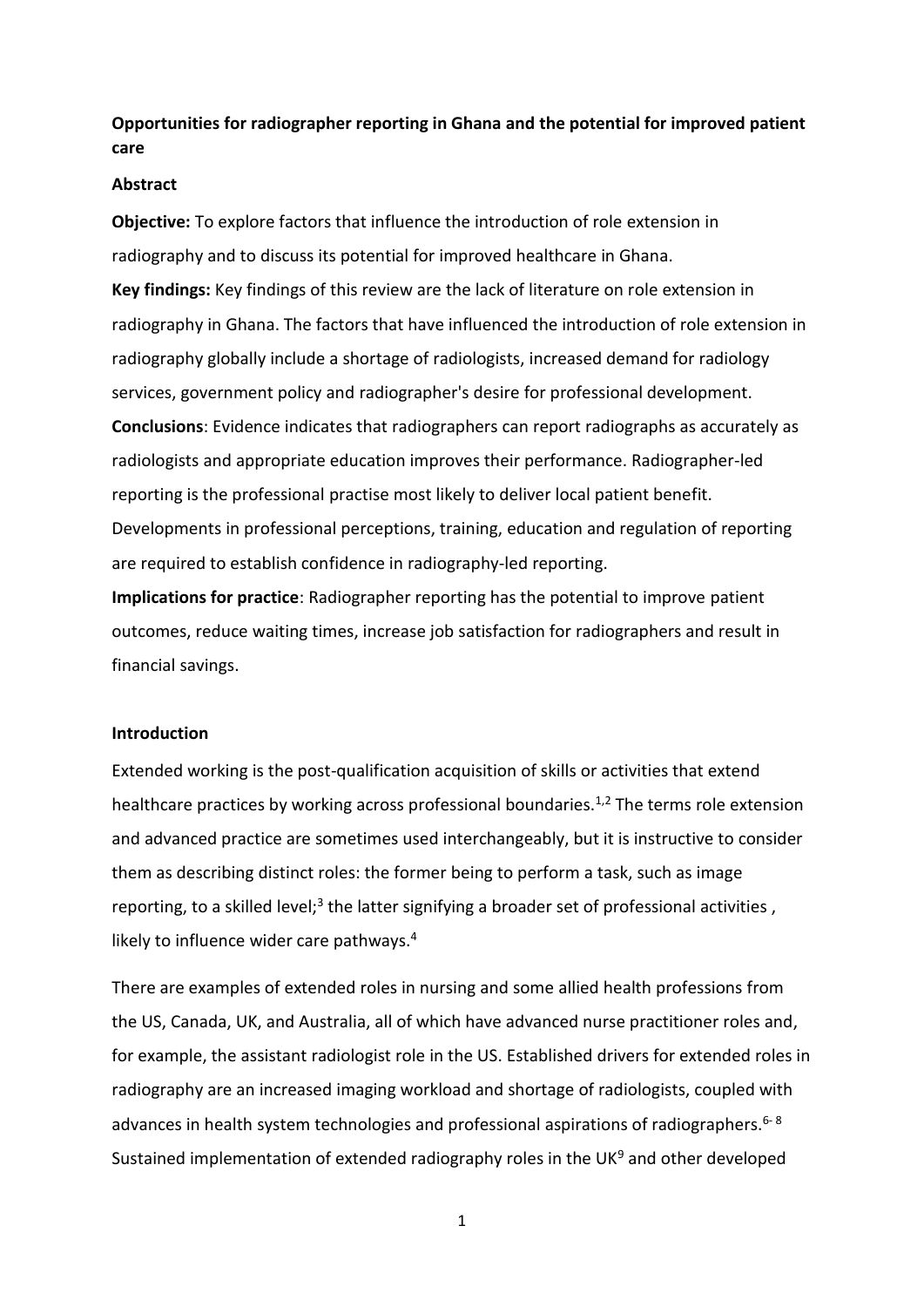countries10-14 has demonstrated latent benefits to healthcare in terms of reduced patient waiting times, reduced healthcare costs, enhanced job satisfaction for practitioners and increased accuracy of reports.<sup>7,15-26</sup> Despite such benefits, professional divisions endure between radiography and radiology regarding the appropriate scope of practices.<sup>15-17,27</sup>

Developing countries share the generic workload drivers for role extension, but face additional resources constraints<sup>28</sup> and a particular historical development of professional power hierarchies or political/social systems that favour the status quo.<sup>29</sup> This paper evaluates role extension opportunities for diagnostic radiography in Ghana with a focus on image reporting: contexts to this discussion paper being stark deficiencies in radiologist coverage, a substantive backlog of unreported radiographs and the potential for a positive impact from radiographer reporting on societal health in Ghana. Evidence, primarily from the UK, is used to inform a model of radiographer reporting in low resource settings. The UK experience is relevant as Ghana inherited many NHS structures and practices through colonial legacy.

#### **The Ghanaian health system**

The Ministry of Health (MoH) formulate policy and provide strategic direction for national healthcare delivery. MoH policies are implemented by the Ghana Health Service (GHS), which is responsible for all health facilities except private, teaching and mission hospitals.30 The not-for-profit faith-based hospitals, and the few private hospitals, accept the MoH National Health Insurance Scheme. The hierarchy of GHS provision is from national headquarters to regional health directorates/hospitals, district health directorates/hospitals and finally to local polyclinics.<sup>30</sup> Nine of the 10 regional hospitals are equipped with modern digital X-ray machines and a CT scanner. Each of Ghana's 216 district hospitals has a radiology unit including (at least) a general- purpose x-ray unit and ultrasound machine. However, a shortage of radiologists and lack of contingency planning has meant that the MoH has had to train radiographers and midwives in the district hospitals in obstetric ultrasound. This training was implemented in an ad hoc way without a strategic policy.

#### **Radiologist provision**

Ghana has a population of about 25 million. $31$  However, in 2014, there were only 35 radiologists in the country.<sup>31,32</sup> Select workforce comparators are provided in Table 1.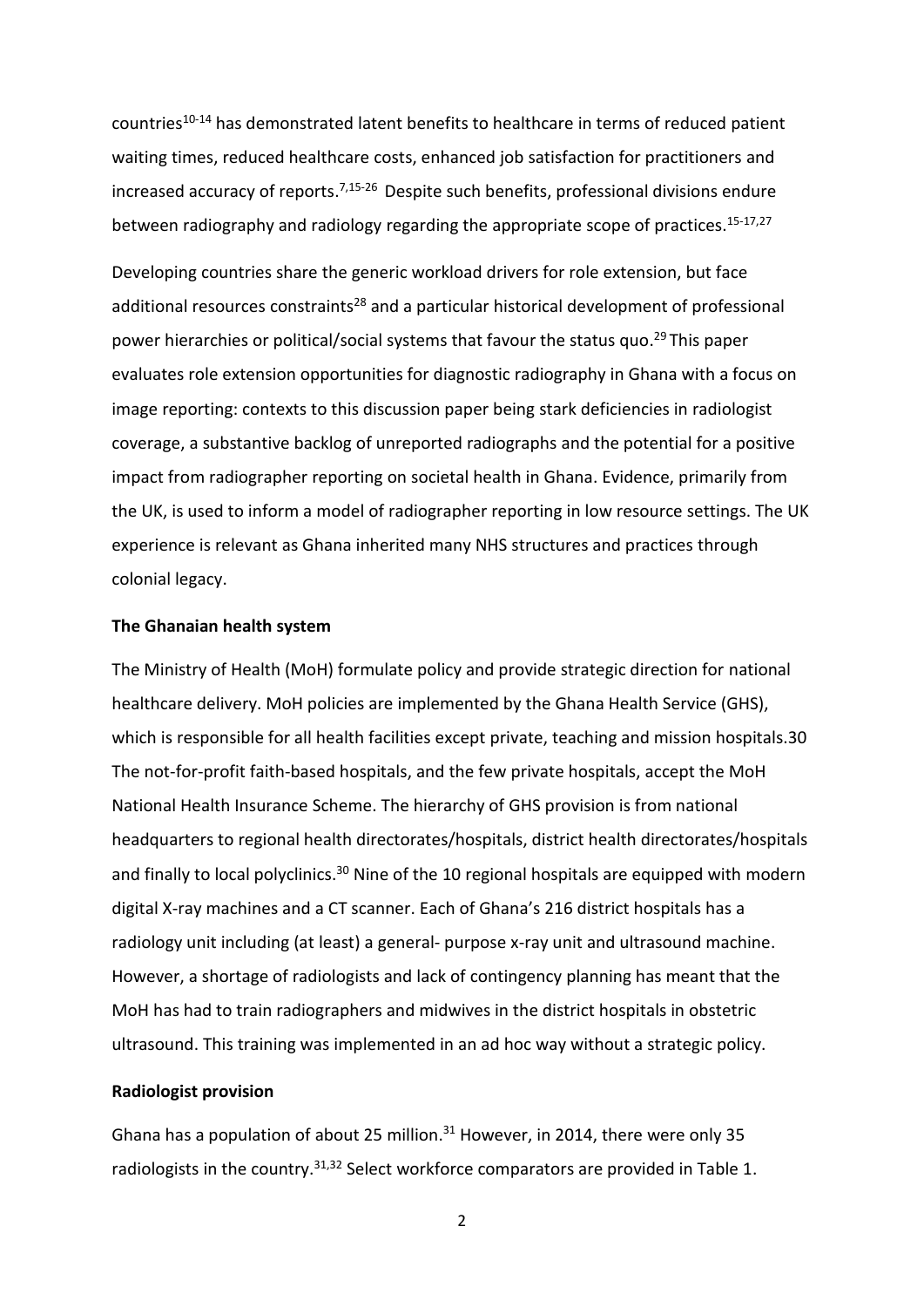| Country                                                           | Population | <b>Number of radiologists</b>                                                                          | <b>Number radiographers</b> |  |  |
|-------------------------------------------------------------------|------------|--------------------------------------------------------------------------------------------------------|-----------------------------|--|--|
| times the number of radiologists-per-head of Ghanaian population. |            |                                                                                                        |                             |  |  |
|                                                                   |            | Despite the number of UK radiologists being considered inadequate <sup>33</sup> it is approximately 70 |                             |  |  |

|                   | (million) | /100,000 population | /100,000 population |
|-------------------|-----------|---------------------|---------------------|
| Ghana             | 25        | 0.14                | 1.2                 |
| Kenya             | 43        | 0.47                | 2.4                 |
| <b>UK</b>         | 60        |                     | 43.3                |
| Greece            | 11        | 30                  | Not available       |
| <b>EU</b> average | 19        | 12                  | 43.9                |

Table 1 Comparison of radiologist/radiographer to population ratio in Africa and Europe.<sup>31-37</sup>

The national shortage of radiologists is exacerbated by their uneven distribution across the administrative regions of Ghana (Fig  $1$ ).<sup>32</sup> For example, the Northern region accounts for 30% of the total land mass and 10% of the national population,<sup>38</sup> but currently has only two visiting radiologists.<sup>32</sup> Most radiologists are located in the southern capital Accra and in the second city of Kumasi. The skewed distribution of radiologists is compounded for service users by the fact that those regions ill-served by radiologists also have the fewest doctors. For example, the doctor-to-population ratio in greater Accra region in 2015 was 1:7,196, whilst the figure for Upper East region was 1: 30,601. $39$ 

A net effect of gaps and inequalities in access to radiology services are many unreported radiographs and overburdened doctors with inadequate training to interpret images. Figures are not currently available, but in the (lead) author's wide clinical experience in Ghana, a majority of all radiographs remain unreported with high rates in regions with low doctor-to-patient ratios. The MoH does not currently have a strategy to address the radiologist shortage. The cost to the GHS of employing a senior radiographer is approximately £4000 per annum compared to at least £8,500 for a radiologist.<sup>40</sup> The number of unreported radiographs combined with health economic considerations suggest that Ghana is ripe for an evaluation of radiographer reporting, including the extent to which the political will and other required conditions exist.

# **Radiography in Ghana**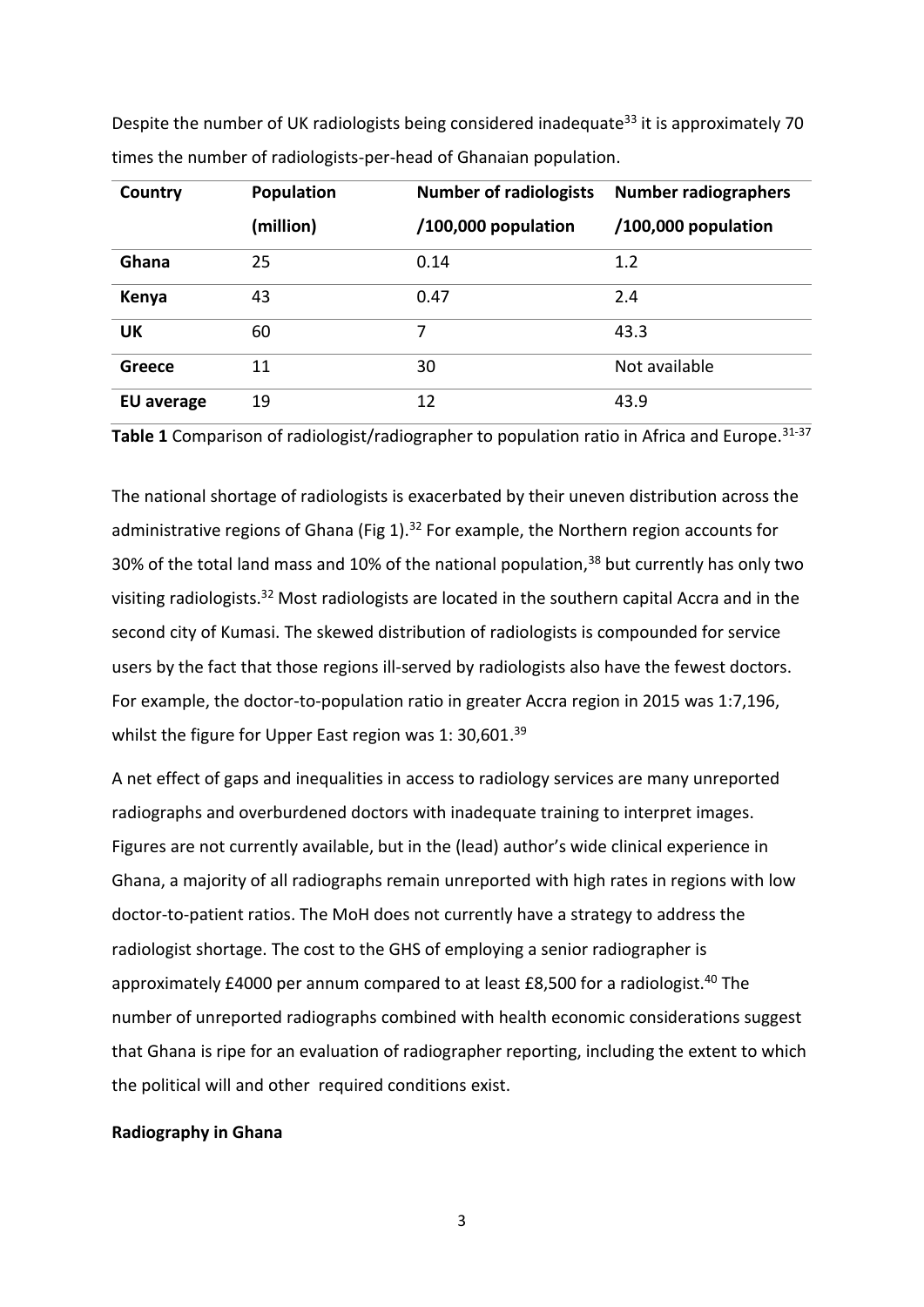The first radiology unit was established in the Korle Bu teaching hospital in 1929 by the colonial Governor responsible for the Gold Coast.<sup>41</sup> This was principally in response to a nationwide outbreak of tuberculosis amongst workers in the lucrative mining industry.<sup>41</sup> The service then relied upon nurses with a few weeks training to operate radiographic equipment. Now radiography is a degree-level profession with a developing Society of Radiographers (GSR) and a new regulatory body of allied health professions (AHPC).<sup>41</sup> Key educational milestones include: the MoH establishing a school of radiography in 1951; adoption of a modified UK diploma curriculum whilst a UK trained radiographer (Mrs Harriet Dua) was principal; the conversion to University of Ghana status with a bachelor's degree award in 2002 and postgraduate programmes from 2006.<sup>41</sup> In the context of proposing changes to professional boundaries, it is notable that the introduction of a degree programme in Ghana did not meet the same resistance that was seen from the UK DoH and professional stakeholders.<sup>41,42</sup> This was largely due to justification provided by the previous UK experience.

There are currently 300 registered radiographers practicing in Ghana<sup>43</sup> compared to more than 26,000 radiographers registered with the HCPC in the UK (Table 1).<sup>44</sup> In a historical parallel to 1929, the MoH has recently commissioned 52 modern digital x-ray units for installation at district hospitals as part of the national tuberculosis control program.<sup>45</sup> Resource constraints require locally appropriate and innovative approaches to role extension in radiography to match the investment in equipment. We propose a phased approach to role extension by advocating for the initial adoption of radiographer reporting, where the potential impact on access to healthcare is likely to be greatest.

#### **Methods**

This discussion paper explores opportunities for radiographer reporting in Ghana and its potential for improved patient care. Relevant literature was identified using a structured search approach. Google Scholar was used to establish current contextual data about the healthcare sector in Ghana and to conduct a scoping search of international literature on role extension in radiography. A comprehensive search of relevant literature was then conducted via Cumulative Index for Nursing and Allied Health Literature (CINAHL) and Medline via Ovid databases and the Radiography journal, as a key professional forum. Keywords used in combination were radiography, radiographer (and international variants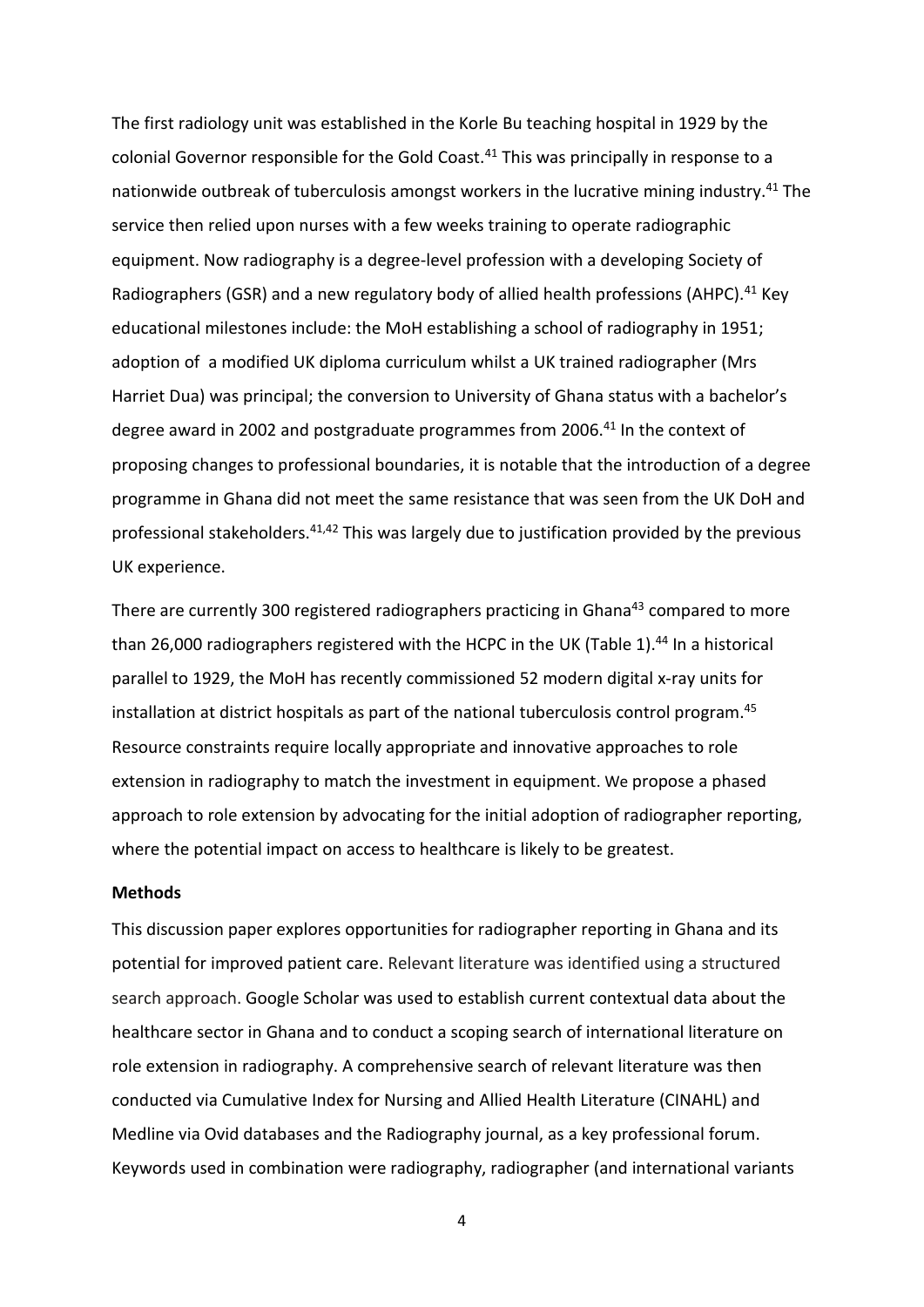radiologic technologist, x-ray technician, medical radiation technologist, radiologist assistant); role extension (and related terms extended scope of practice, role development, advanced practice, skill mix, non-medical consultants, radiographer reporting and red dot). The search was not limited by date so as to include key historical papers. No geographical limit was applied to include literature from developing countries, however, papers not written in English were excluded. Inclusion criteria were articles that focused on/including the radiographer reporting aspect of role extension with unrestricted accessibility to the full text. Relevant health policy papers were also sought from UK and Ghanaian governments.

Most of the located literature originated from the UK. No empirical papers or opinion pieces were found on role extension in radiography from Ghana. The only African literature was from South Africa and Nigeria. Although a much larger country, Nigeria provides a close geographic, social and economic parallel to Ghana. South Africa is more developed but has commonalities in that both have a severe shortage of radiologists and radiographers are legally barred from producing reports.

Four common themes were identified from the retrieved articles: factors that influence the introduction of role extension; accuracy of radiographer reporting; education and training requirements; benefits of role extension/radiographer reporting. These themes are discussed against the Ghanaian context and the conditions required for local implementation of radiographer reporting considered.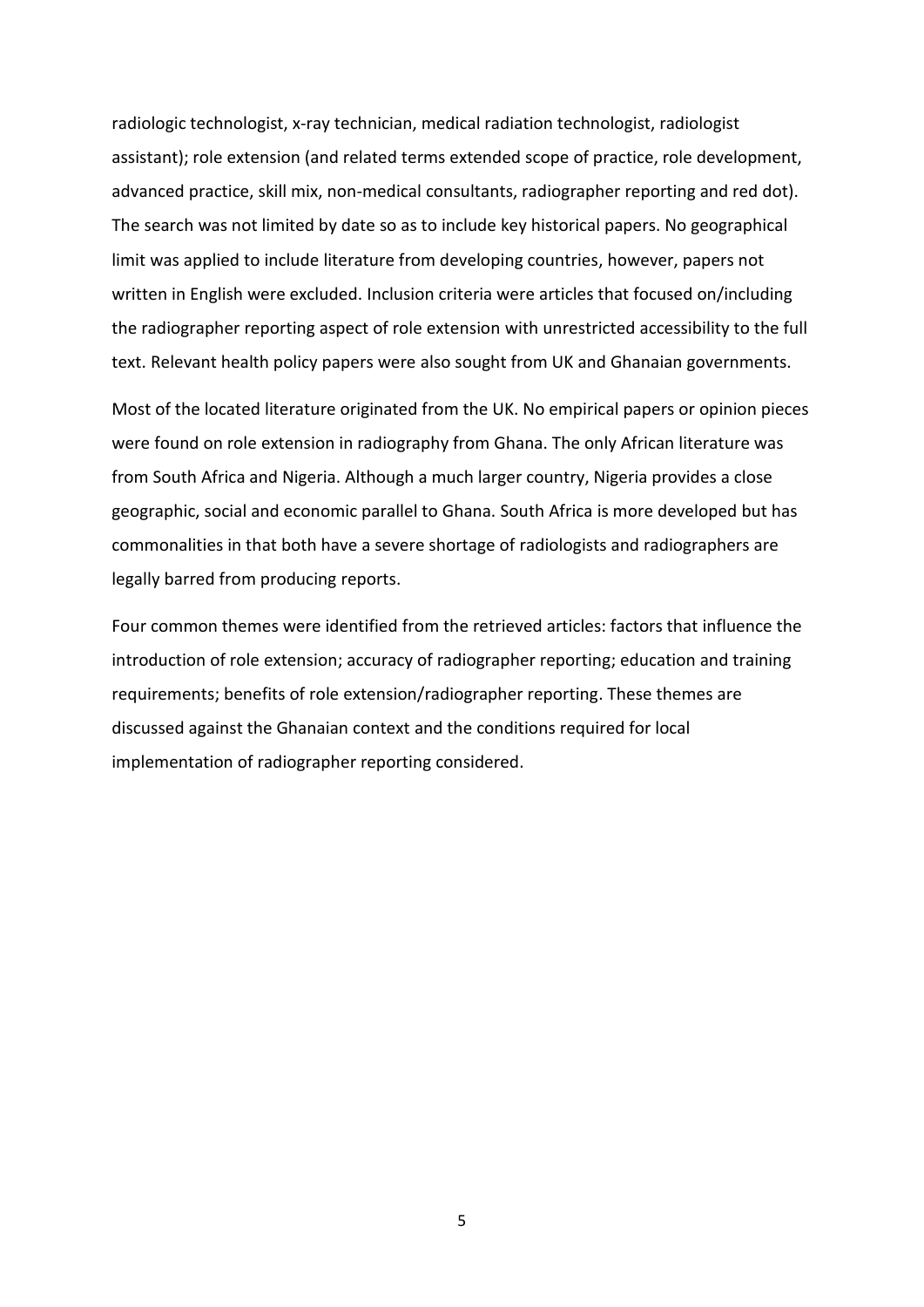

**Figure 1.** Estimated number and distribution of radiologists throughout the administrative regions in Ghana in 2014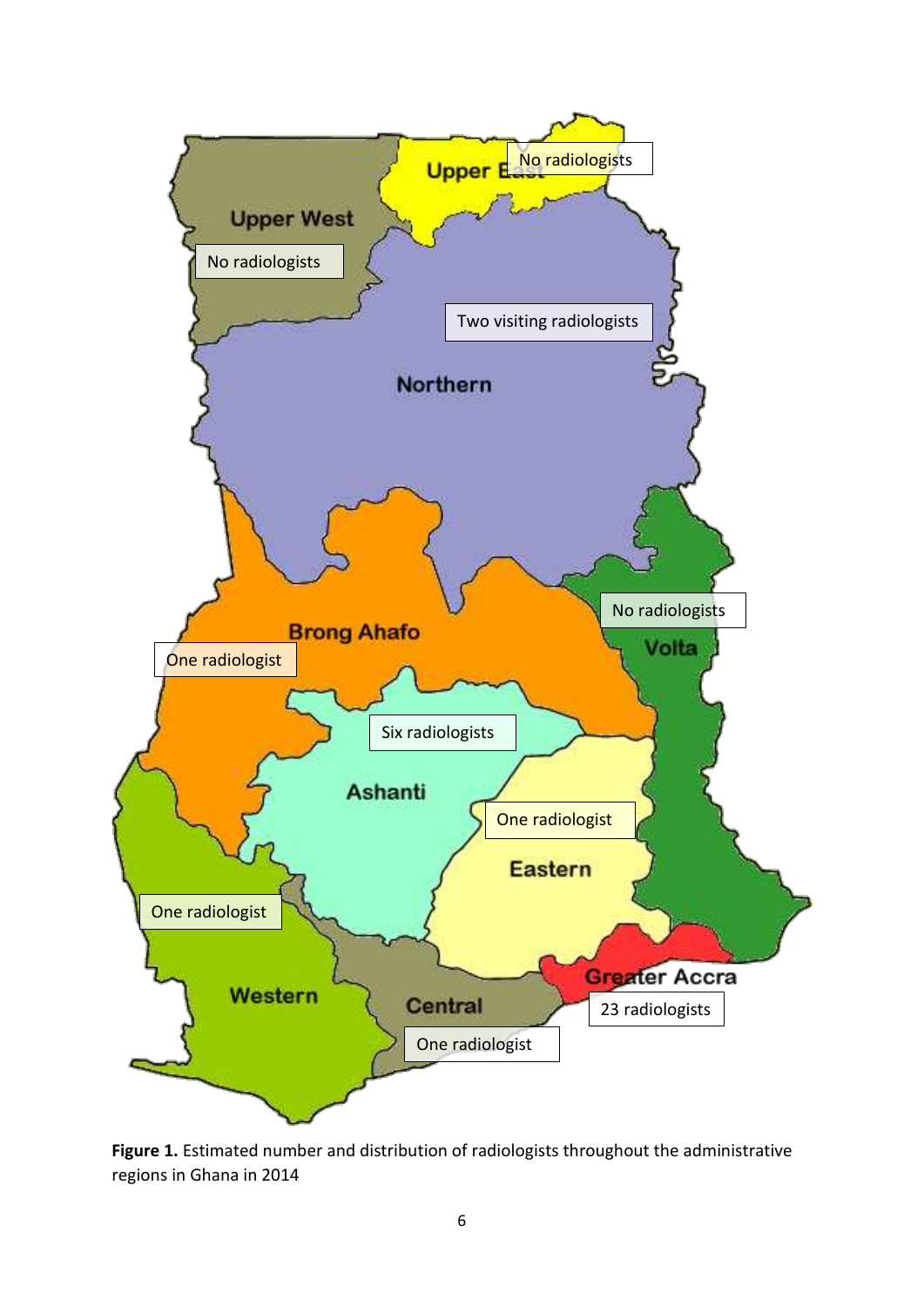#### **Discussion**

#### **Factors likely to influence successful implementation of role extension**

With many unreported radiographs and only 35 radiologists in 2014<sup>32</sup> the key generic requirements for the implementation of radiographer reporting in Ghana are present. A national survey to estimate the proportion of unreported radiographs would help define the problem for service planners. Projection radiographs account for 54.6% of all imaging studies in the UK.<sup>46</sup> It can be assumed that this proportion is significantly higher in Ghana given that there is national coverage of x-ray units, but just 12 MRI<sup>47</sup> and 35 CT scanners.<sup>43</sup> Two thirds of the scanners are located in the capital city Accra, with half the regions having no MRI facilities.<sup>43,47</sup> All regions that do have these modalities have resident radiologists who ensure that all scans are reported on, even at some delay. Consequently, population health benefit is most likely to be realised from concentrating initial role extension efforts on the reporting of projection radiographs.

International literature reveals that perceived or real radiographer shortages are a live concern when seeking how best to meet rising reporting demand: either through role substitution from existing staff groups, or by establishing new roles.<sup>6,48</sup> Current radiographer numbers in Ghana (300) are already inadequate to address existing projection radiograph demand.<sup>44</sup> Fortunately, the workforce is set to expand significantly as the number of universities offering a BSc radiography programme has increased from one to four.<sup>43</sup> However, there will be a delay before the benefit of increased capacity is realised, so we propose that implementing radiographer reporting in regions currently deficient in radiologists is likely to have the greatest impact on patient outcomes, whilst maintaining sufficient radiographers to supervise the new graduates. Radiologists' enthusiasm, and the effect of their pressure/enthusiasm on the radiographer's professional behaviours, are then crucial concerns in terms of the success of implementing radiographer reporting in Ghana.

There appears to have been some supportive radiologists in UK NHS trusts that championed role extension in UK radiography.<sup>6</sup> Despite successful collaboration between the UK College of Radiographers and the Royal College of Radiologists (RCR), the latter has indicated that it still does not believe non-medical reporting of radiographs is a solution to the radiology crisis in Scotland.<sup>6,27</sup> The GSR generally has an excellent working relationship with the Ghana Association of Radiologists (GAR), but the local precedent of strong resistance from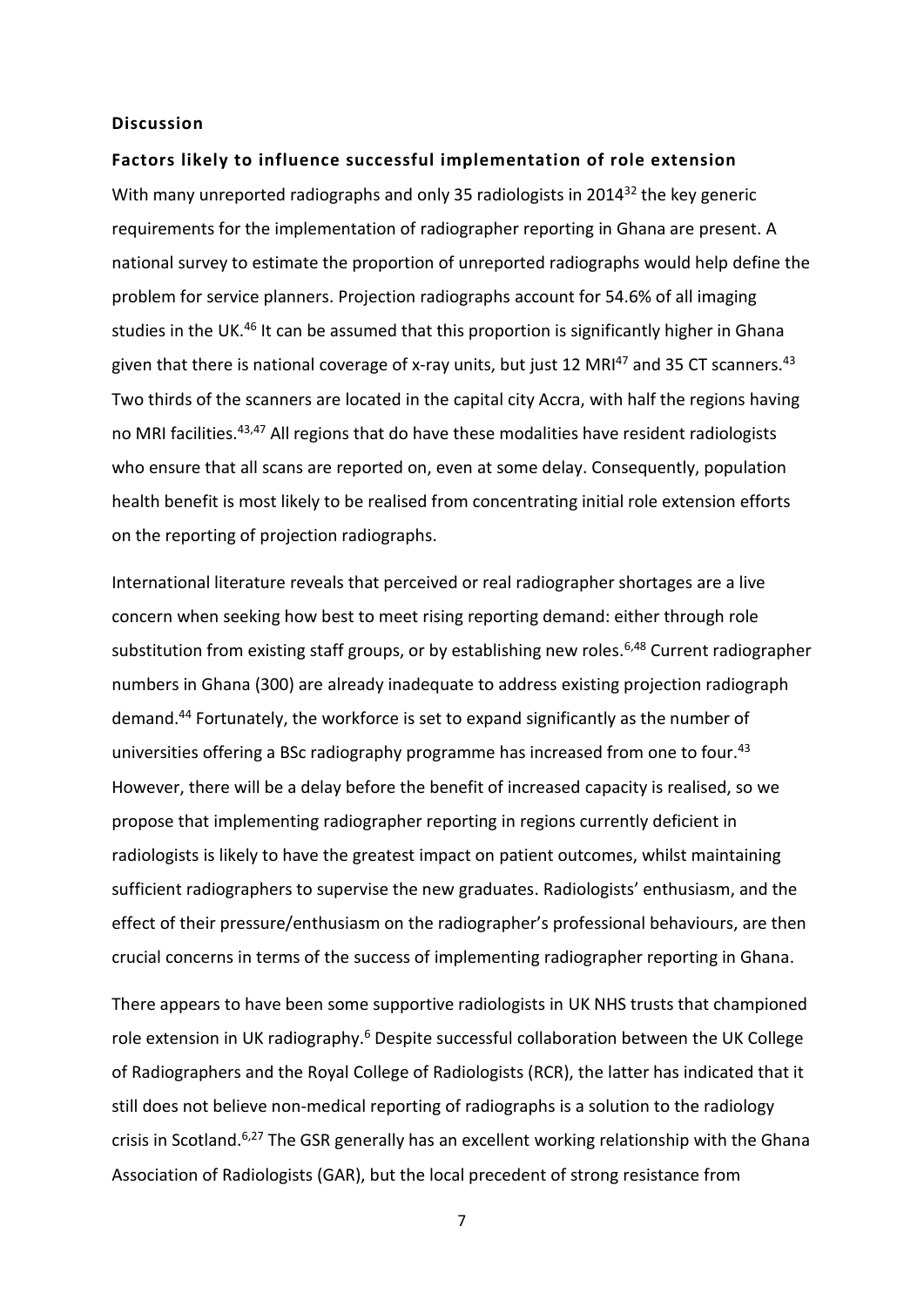radiologists towards radiographers performing ultrasound scans suggests the GSR should anticipate similar challenges. This resistance to radiographers performing ultrasound scans was seen to be expressed during stakeholder consultations. The GSR's task will ultimately have to present government with evidence that will convince them to amend the law, which currently bars radiographers from providing written reports.

Part of the resistance to radiographer reporting expressed in the literature,  $6, 7, 15, 16, 27$  is that, as a profession, radiology has argued role extension would limit training opportunities for junior radiologists.<sup>6</sup> In Ghana, experienced radiographers may be considered to be an appropriate resource for the teaching of junior radiologists, as already happens informally in the absence of senior radiologists.

Similar to the transition to a radiography BSc degree in Ghana, the fact that the UK has demonstrated a viable model for radiographer reporting provides the GSR with powerful evidence for this initiative. A fundamental strand of evidence to this case is that vast areas of Ghana still have no radiologists. Nigeria has a similar problem with 44.5% of hospitals surveyed in Nigeria having no radiologists, only 33% had resident radiologists and 22.5% relied on visiting radiologists.<sup>49</sup> The closest evidence available, in terms of geography, regarding radiologists' attitudes comes from a 2009 survey of South African radiologists in the Western Cape area, which reported that 68% supported role extension for radiographers. Furthermore, many were willing to act supportively, for example assessing clinical competence as well as acting as clinical mentors or supervisors as well as offering academic support.<sup>50</sup> These data give some further indication of the level of professional support/resistance that may be expected from radiologists in Ghana.

#### **Accuracy of reporting**

There is a significant body of published evidence for the GSR to draw that supports the proposition that suitably trained radiographers can perform reporting to the same standards as radiologists in most areas of imaging.<sup>18, 51-58</sup> International data demonstrates that radiographers, following an accredited postgraduate programme delivered in a robust academic environment, are capable of identifying abnormal chest radiographs and provide a report on abnormal appearances to mean sensitivity and specificity scores of 95.4% (95% CI 94.4–96.3) and 95.9% (95% CI, 94.9–96.7), respectively.<sup>56</sup> Radiographers can report on a broad range of chest pathologies under controlled conditions and show high concordance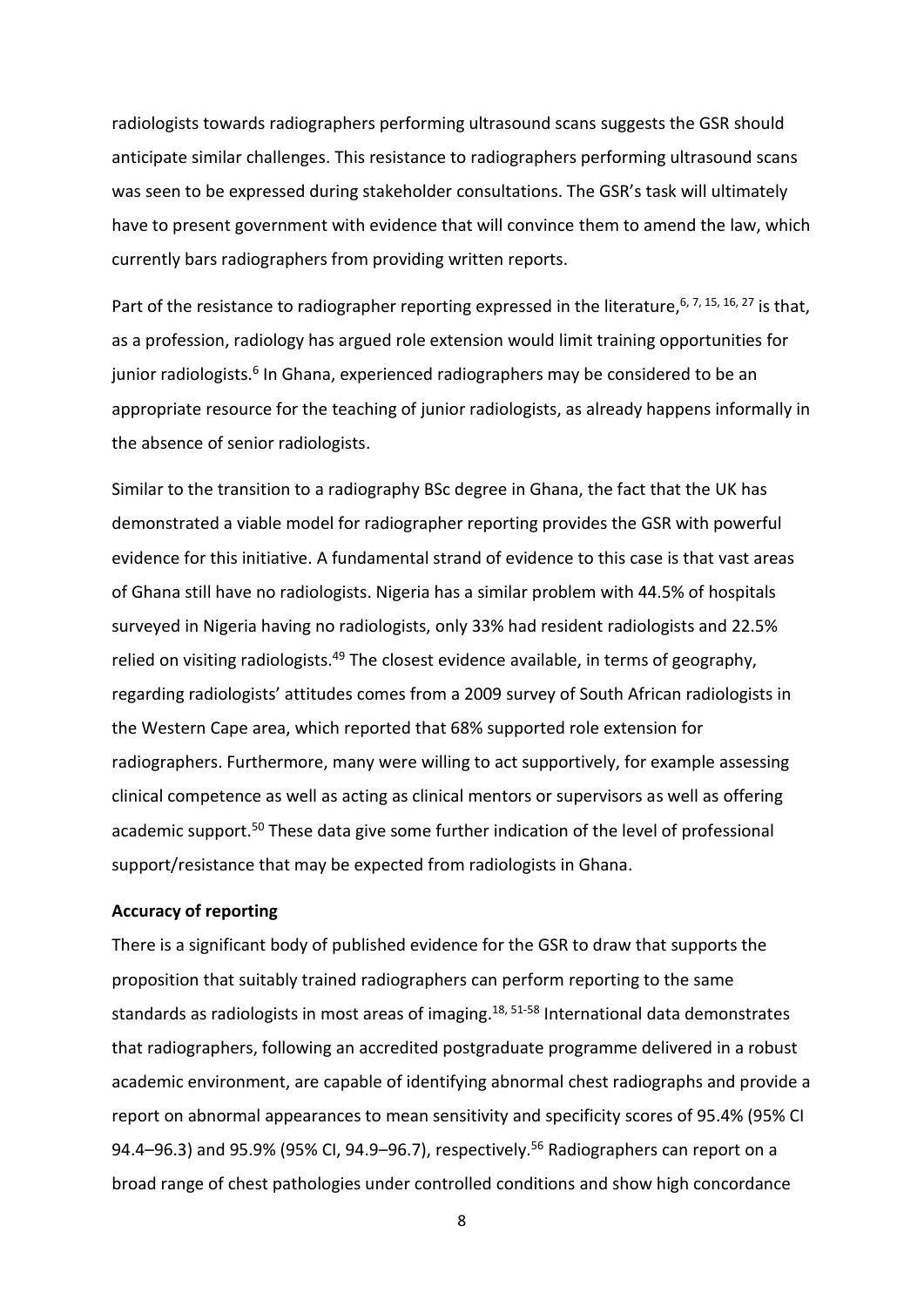with consultant radiologists.<sup>56</sup> Nigerian radiographers have been shown to be able to interpret chest x-rays with mean sensitivity and specificity of 76.9% (95% CI, 65.8–86.4) and 79.8% (95% CI, 65.8–86.4), respectively.<sup>56</sup> The negative disparity in sensitivity and specificity between this study and UK data<sup>48</sup> could be partly because the participants in this study had not undergone formal training in radiograph reporting. Furthermore, the level of accuracy was positively associated with the number of years in practice<sup>56</sup> suggesting the segment of the radiographer workforce to be targeted initially. Evidence of the ability of radiographers to report musculoskeletal  $(MSK)^{18,51-53}$  CT and MRI across anatomical sites also supports the potential for further role extension.57-59

#### **Future radiography education requirements**

Extended working requires education that is commensurate to meet the changing needs of local practice.<sup>60</sup> Extensive personal experience of rural and municipal radiography in Ghana by the first author of the current paper provides anecdotal evidence that some radiographers, particularly in rural areas, are already interpreting radiographs on an informal basis, and thus working beyond their official scope of practice. This situation needs to be formalised to ensure compliance with legal frameworks, prioritise patient safety and protect individual practitioners. This would require an undertaking from internal and external partners that radiographer reporting is underpinned by postgraduate level education. This transition may be made more straightforward as Ghana prides itself on using educational curricula similar to those used in the UK.

Some of the requisite clinical knowledge and teaching skills to enable postgraduate programs in the clinical areas required by Ghana, such as radiographer reporting, may best be provided from high knowledge settings in other countries/regions (either online or faceto-face). $61$  Radiologists need to be involved, ideally in the development of programmes, lecturing, examining and also, crucially, as mentors to radiographers. Clinical mentorship is likely to be critical to the task of building reporting capacity in the face of staff shortages.<sup>62</sup> Another early priority for HEIs will be to review the undergraduate curriculum to ensure that image interpretation and clinical reporting are included at the foundation level.<sup>63</sup> For example, to start by preparing junior practitioners to provide preliminary comments on MSK radiographs as a foundation for transition to full reporting.<sup>8</sup>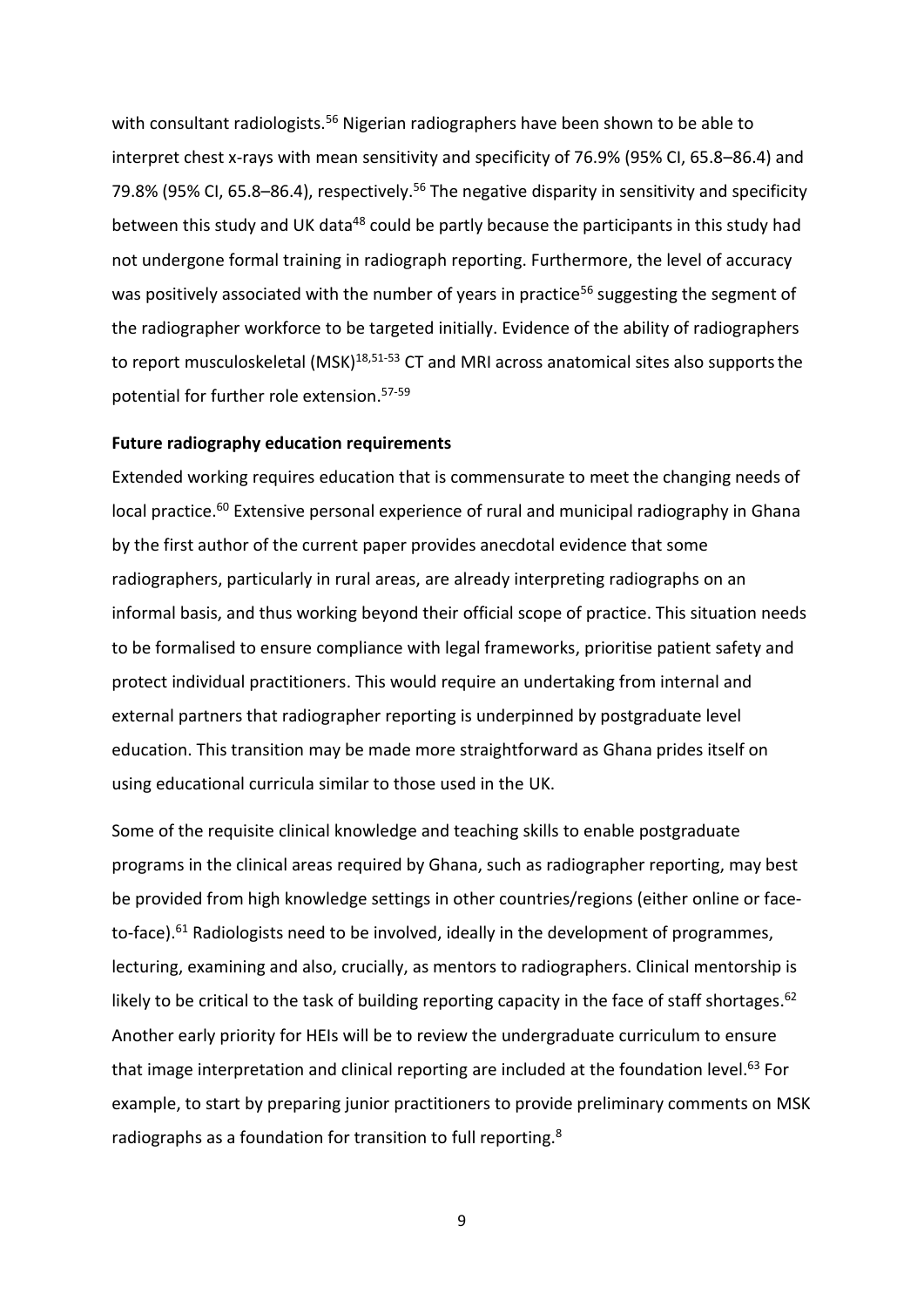Whatever the exact mix of learning provision, advocacy for radiographer reporting is only likely to be realised if it is spearheaded by the GSR in concert with HEIs.<sup>64</sup> A key structural development in progressing the education agenda is that the GSR (in association with other allied health professions) are advocating for the establishment of a Ghana College of Allied Health Professions. Crucially, a joint legislative instrument has been drafted by the professional bodies with the support of the MoH to ensure that this college becomes a reality.<sup>55</sup> Once established, this college would be responsible for postgraduate education and specialisation, with the overarching mission to improve patient care.

#### **Potential to improve access to quality healthcare**

International evidence demonstrates that radiographer role extension can contribute to improved access to healthcare via reduced workload of radiologists, consequential shorter waiting times for patients, and improved rates of reporting and accuracy of reports, as well as increased job satisfaction for radiographers and, health service cost reduction.<sup>15-26</sup>

It is vital for the profession that the case for cost saving is not at the expense of patient outcomes. International evidence suggests that morbidity has not increased with the introduction of radiographer reporting of trauma MSK radiographs, although in some instances there has been a reduction in the number of false negative diagnosis and subsequent patient recalls.<sup>54</sup> It can therefore be assumed that the strategic introduction of radiographer reporting in Ghana could increase the proportion of reported radiographs and hence improve clinical diagnosis and timely treatment interventions that have the potential to reduce patient morbidity and mortality.

Evidence of cost reduction to hospitals through service redesign, role substitution and reduced pay differentials<sup>8</sup> is likely to be particularly important to policy makers in a developing country. Ghana has many competing demands for extremely limited resources and the case for radiographer reporting will be strengthened by drawing on such datadriven arguments in alignment with professional drivers. The patient benefit would be maximised if savings were redistributed within the GHS, for example to further improve patient access via having more staff and equipment. Radiographer-led reporting in the emergency department (ED) has already demonstrated cost effectiveness.<sup>65</sup> That such a chronic shortage of ED beds in Ghana results in some patients being turned away, potentially leading to avoidable deaths,<sup>66</sup> provides a compelling case for radiographer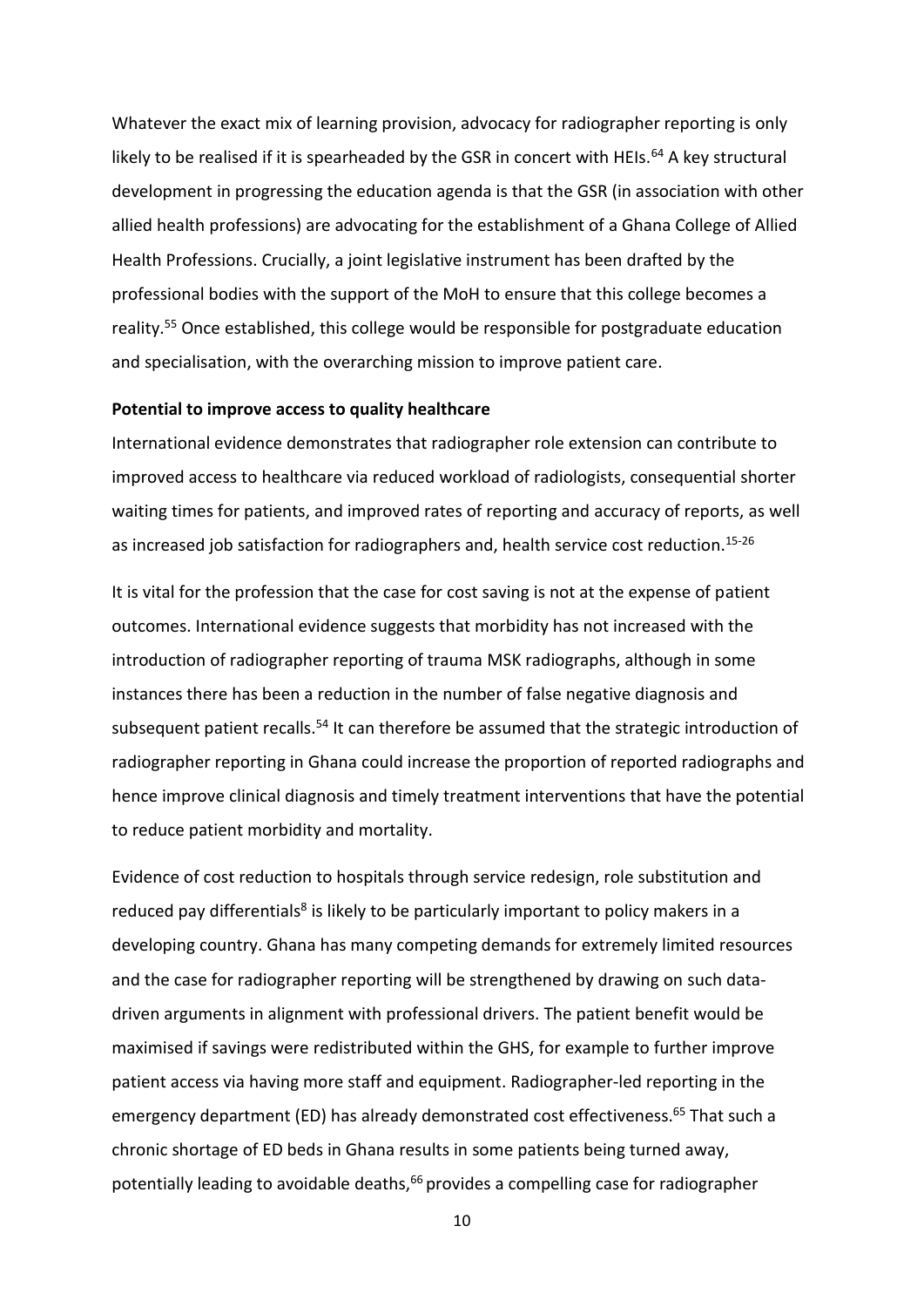reporting in this setting in order to reduce the waiting time for reports and so promote early patient discharge.

#### **Looking to the future**

The Ghana MoH has already introduced a physician assistant program to help cater for areas with an acute shortage of doctors.<sup>67</sup> The GHS has also trained radiographers and midwives in district hospitals to conduct obstetric ultrasound examinations for pregnant women. These initiatives provide a clear exemplar to embolden the GSR lobby for radiographer reporting in wider settings.

The formation of an Allied Health Professions Council (AHPC) as an independent regulatory body can be a significant development in progressing the radiographer role extension agenda.<sup>41</sup> If basic level practice is not adequately regulated, then the challenges facing extended practice are clear in a context where demonstrating competence will be crucial to persuade radiologists to relinquish professional control on practices such as reporting. The AHPC needs resources to effectively perform its task of regulation. Unfortunately, the MoH has not, so far, seemed willing to provide these. If the AHPC digitised the registration process it is likely more professionals would comply. The current situation where all registrants have to travel to the capital Accra to register/renew their licenses acts as a strong disincentive. Enforcement of registration would be promoted if the AHPC liaised with the Health Facilities Regulatory Authority (HeFRA), which licences all healthcare facilities in Ghana to ensure that their personnel are qualified to practice.

A functioning professional body (GSR), stronger regulatory body (AHPC) and new educational body (Ghana College of Allied Health Professions) could work with radiologists (GAR), the MoH and other influential stakeholders, including patient advocates, to develop a deliverable policy on radiographer reporting (as a prime exemplar of extended working.) To gain professional traction, the policy should be implemented via an agreed protocol that would encompass basic elements such as educational requirements, scope of practice, procedures for reporting, reporting structures and requirements for continuing professional development.<sup>67</sup>

With appropriate postgraduate education focussed on radiographer reporting, there is every reason to believe that Ghanaian radiographers would be able to perform to the same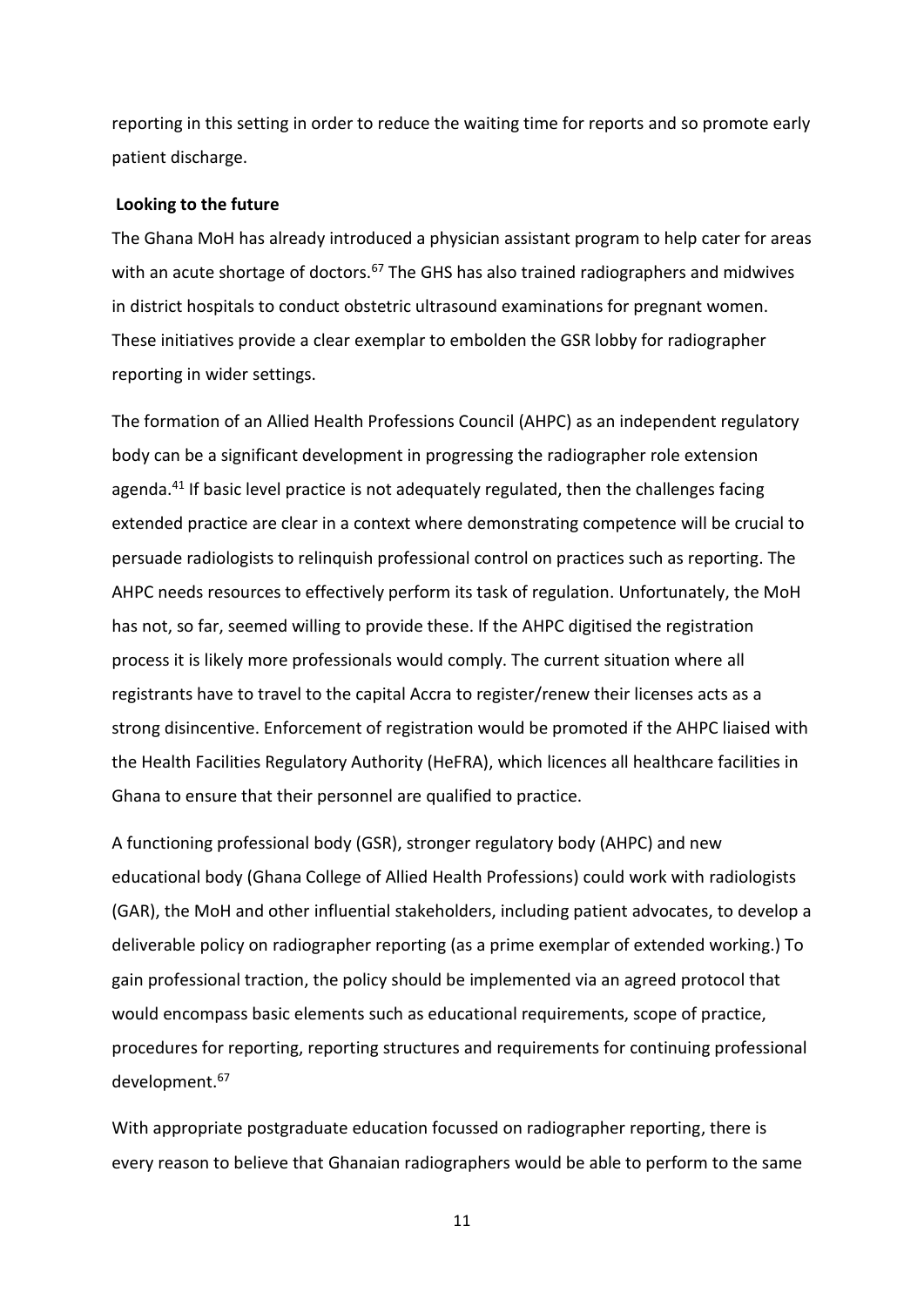standards as their counterparts in the UK. A baseline study to determine the current level of competence in image interpretation under controlled conditions is now indicated, as well as identifying image reporting skill/knowledge deficiencies to inform further training. Piloting and evaluation of radiographer reporting initiatives, particularly in regions with low doctorto-population ratios, could help establish feasibility and would provide early data on effectiveness. Such a staged, data-driven approach is more likely to persuade the MoH to support policy that enables the introduction of locally responsive role extension.

# **Conclusions**

Global drivers for role extension in diagnostic radiography include a shortage of radiologists, increasing workload, technological advancements and shifting health policy. Although no literature or empirical evidence was found on role extension in Ghana, differences in professional structures and resources suggest that the wholesale adoption of existing models may not always succeed in the Ghanaian context. Radiographer projection radiograph reporting is the area of professional practice most aligned with local resources and most likely to improve access to quality healthcare. Developments in professional perceptions, education and regulation of reporting will all be required to establish confidence in stakeholders. Evidence of economic and patient benefits through contemporaneous research and audit should underpin strategic planning for further role extension opportunities in Ghana and contribute to the case for radiographer role extension in developing countries.

# **References**

- 1. Hardy M, Snaith B. how to achieve consultant practitioner: a discussion paper. Radiography 2007 13 265 – 270
- 2. White P, McKay JC. Guidelines and legal requirements which inform role expansion in radiography. Radiography 2002; 8:71e8.
- 3. Piper K.J, Paterson A.M, Godfrey R.C. Accuracy of radiographers' reports in the interpretation of radiographic examinations of the skeletal system: a review of 6796 cases. Radiography 2005 11 27 – 34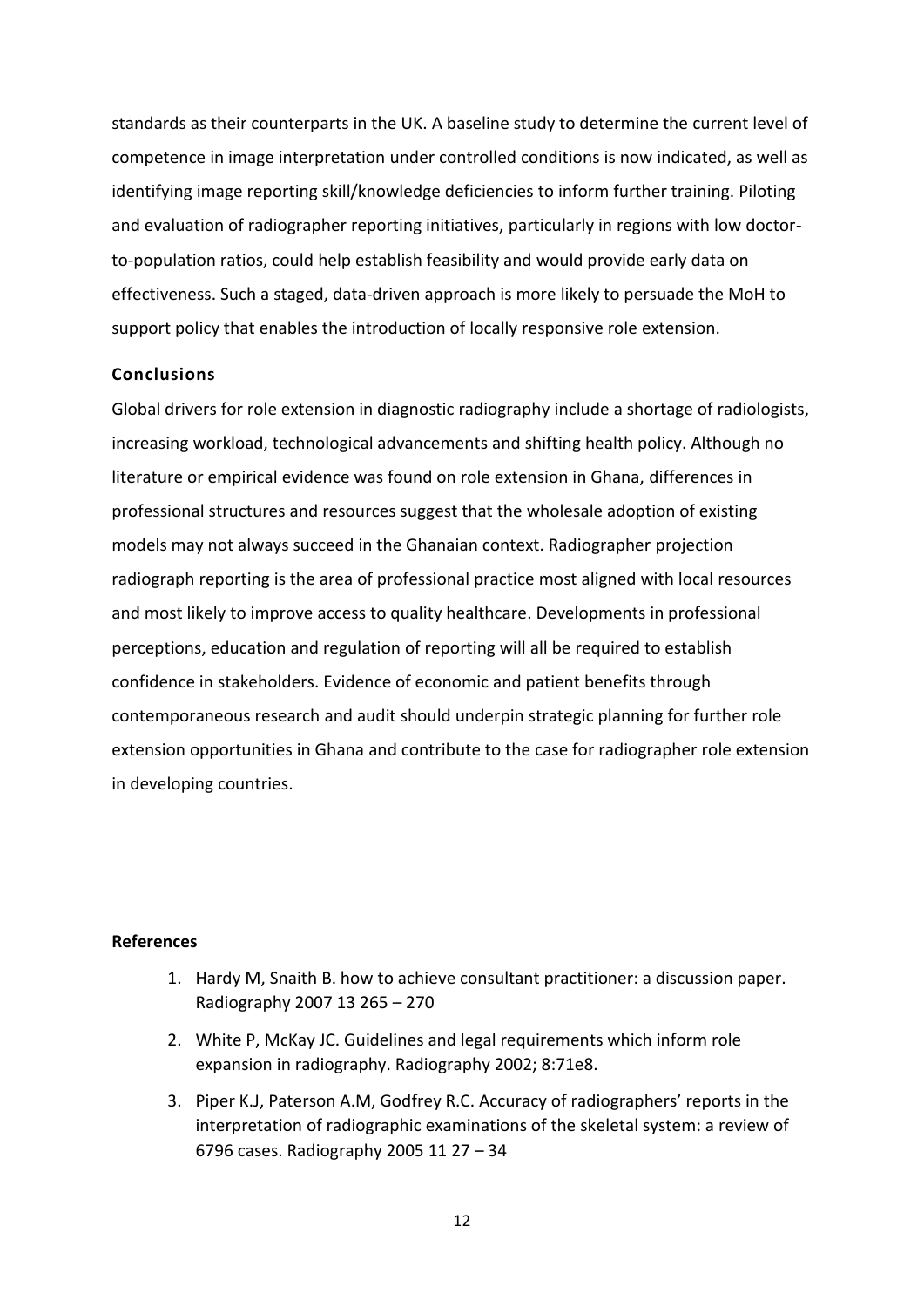- 4. Snaith B. Milner R.C. Harris M.A. Beyond image interpretation: Capturing the impact of radiographer advanced practice through activity diaries. Radiography 22 2016 e233-e238
- 5. King, R., Tod, A. and Sanders, T. (2017) Development and regulation of advanced nurse practitioners in the UK and internationally*.* Nursing Standard, 32 (14). pp. 43-50. ISSN 0029-6570
- 6. Price R.C. 2006 Developing practice in radiography and diagnostic imaging PhD University of Hertfordshire
- 7. Page B, Bernoth M, Davidson R. Factors influencing the development and implementation of advanced radiographer practice in Australia e a qualitative study using an interpretative phenomenological approach. J Med Radiat Sci 2014;61(3):142e50.
- 8. Kelly J, Piper K, Nightingale J. Factors influencing the development and implementation of advanced and consultant radiographer practice. A review of the literature. Radiography 2008 14 e71 – e78
- 9. The College of Radiographers. 1997. Reporting by Radiographers*:* A Vision Paper. London:
- 10. Smith T, Yielder J, Ajibulu O, Caruana E. Progress towards advanced practice roles in Australia, New Zealand and the Western Pacific. Radiography 2008; 14(Suppl. 1): e20–3. doi:<http://dx.doi.org/10.1016/j.radi.2008.04.002>
- 11. May L, Martino S, McElveny C. The establishment of an advanced clinical role for radiographers in the United States. Radiography 2008; 14(Suppl. 1): e24–7. doi: http:// dx.doi.org/10.1016/j.radi.2008.04.007
- 12. Canadian Association of Medical Radiation Technologists. Advanced Practice in Medical Radiation Technology: A Canadian Framework. Available from: http://www.camrt.ca/mrt-profession/professionalresources/advancedpractice/.Updated 17th December 2015. [Accessed 5 December 2018]
- 13. Australian Institute of Radiography. Pathway to Advanced Practice: summary document and guidelines for application for accreditation 2014. [Updated 1 April 2016.] Available from:<http://www.air.asn.au/advanced.php>[Accessed 5 December 2018]
- 14. American Society of Radiologic Technology. The practice standards for medical imaging and radiation therapy (Glossary), 2014. [Updated 1 April 2016.] Available from[: http://www.asrt.org/](http://www.asrt.org/) docs/default-source/Practice-Standards-Proposed/\_glossary\_postpubliccomment.pdf?sfvrsn=2 [Accessed 5 December 2018]
- 15. Snaith B, Hardy M, Lewis E. Radiographer reporting in the UK: a longitudinal analysis. Radiography 2015;21(2):119e23.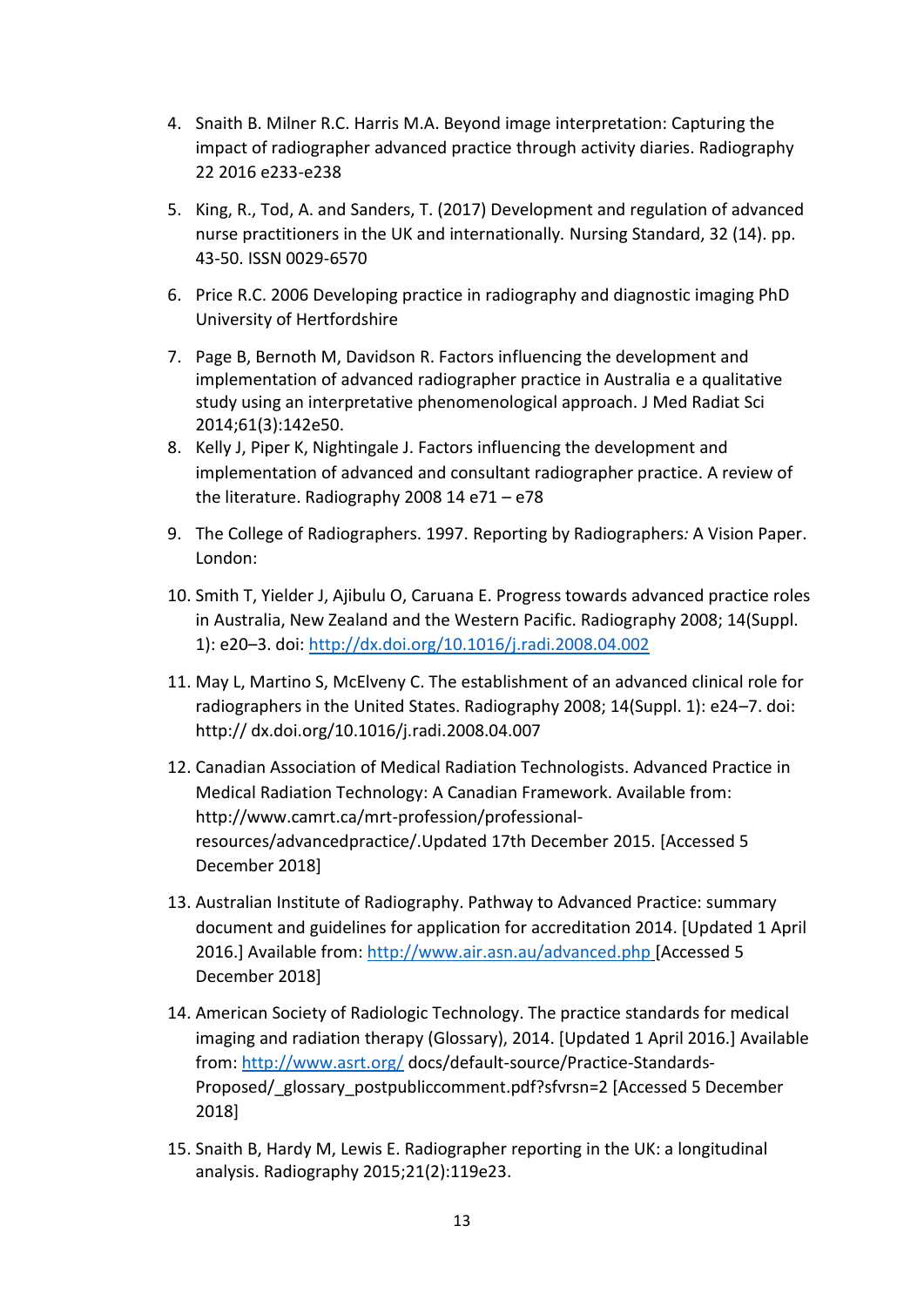- 16. Field L, Snaith B. Developing radiographer roles in the context of advanced and consultant practice. J Med Radiat Sci 2013;60(1):11e5.
- 17. Buskov L, Abild A, Christensen A, Holm O, Hansen C, Christensen H. Radiographers and trainee radiologists reporting accident radiographs: a comparative plain film-reading performance study. Clin Radiol 2013;68(1):55e8.
- 18. Plessis J, Pitcher R. Towards task shifting? A comparison of the accuracy of acute trauma-radiograph reporting by medical officers and senior radiographers in an African hospital. Pan Afr Med J [Online] 2015;21. Available at [http://www.panafrican-med](http://www.panafrican-med/) journal.com/content/article/21/308/full/#.WG99Z\_mLTIU. [Accessed 15 May 2019].
- 19. Reid K, Rout J, Brown V, Forton R, Crawford M, Bennie M, et al. Radiographer advanced practice in computed tomography coronary angiography: making it happen. Radiography 2016;22(4):319e26.
- 20. Torres-Mejía G, Smith R, Carranza-Flores M, Bogart A, Martínez-Matsushita L, Miglioretti D, et al. Radiographers supporting radiologists in the interpretation of screening mammography: a viable strategy to meet the shortage in the number of radiologists. BMC Cancer [Online] 2015;15(1). Available at: https://bmccancer.biomedcentral.com/articles/10.1186/s12885-015-1399-2. [Accessed 16 May 2019].
- 21. Lockwood P. An economic evaluation of introducing a skills mix approach to CT head reporting in clinical practice. Radiography 2016;22(2):124e30.
- 22. Milner R, Culpan G, Snaith B. Radiographer reporting in the UK: is the current scope of practice limiting plain-film reporting capacity? Br J Radiology [Online 2016;89(1065). Available at: http://www.birpublications.org/doi/abs/10.1259/bjr.20160228?url\_ver¼Z39.88- 2003&rfr\_id¼ori%3Arid%3Acrossref.org&rfr\_dat¼cr\_pub%3Dpubmed&. [Accessed 16 May 2019].
- 23. Lockwood P. Exploring the benefits of magnetic resonance imaging reporting by radiographers: a UK perspective. J Med Imaging Radiat Sci 2016;47(2):194e203.
- 24. Hutton D, Eddy A. How was it for you? What factors influence job satisfaction for band 5 and 6 therapeutic radiographers. Radiography 2013;19(2):97e103.
- 25. Henderson D, Gray W, Booth L. Assessment of a reporting radiographer-led discharge system for minor injuries: a prospective audit over 2 years. Emerg Med J 2012;30(4):298e302
- 26. The NHS Benchmarking Network. View article [online]. 2017. Nhsbenchmarking.nhs.uk. Available at: http://www.nhsbenchmarking.nhs.uk/news/view-article.php?id¼209. [Accessed 25 May 2019].
- 27. The Royal College of Radiologists 2017. Radiology workforce crisis in Scotland. [https://www.rcr.ac.uk/posts/radiology-crisis-scotland-sustainable-solutions-are](https://www.rcr.ac.uk/posts/radiology-crisis-scotland-sustainable-solutions-are-needed-now)[needed-now](https://www.rcr.ac.uk/posts/radiology-crisis-scotland-sustainable-solutions-are-needed-now) [Accessed on 03 January 2018]
- 28. [www.medradresearch.wordpress.com/2015/09/](http://www.medradresearch.wordpress.com/2015/09/) [Accessed 25 December 18]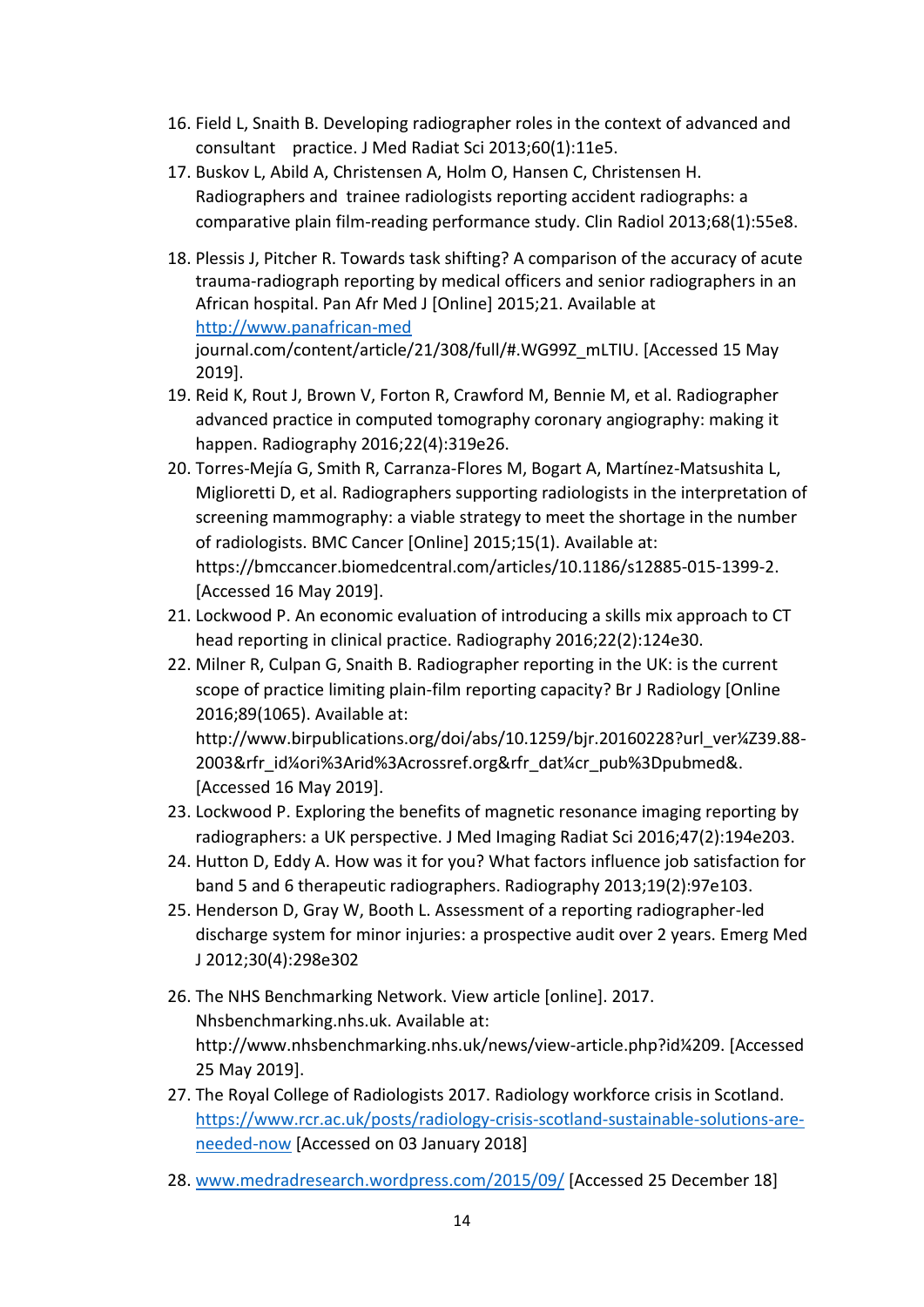- 29. Takavarasha, S., Jr., Hapanyengwi, G., Rupere, T., & Zanamwe, N. (2012). The influence of culture on e-leadership in developing countries: Assessing Zimbabwe's capacity gap in the context of e-government. Paper presented at the 1st e-Leadership Conference on Sustainable e-Government and e-Business Innovations. Pretoria, South Africa
- 30. [www.moh.gov.gh/functions/\[Accessed](http://www.moh.gov.gh/functions/%5bAccessed) 25 December 18]
- 31. [https://www.graphic.com.gh/news/general-news/limited-number-of](https://www.graphic.com.gh/news/general-news/limited-number-of-radiologists-worrying.html)[radiologists-worrying.html](https://www.graphic.com.gh/news/general-news/limited-number-of-radiologists-worrying.html) [Accessed on: 22 December 16]
- 32. [https://www.rcr.ac.uk/sites/default/files/GHD\\_Dr\\_Liz\\_Joekes\\_and\\_Dr\\_Joseph\\_Q](https://www.rcr.ac.uk/sites/default/files/GHD_Dr_Liz_Joekes_and_Dr_Joseph_Quansah.pdf) [uansah.pdf](https://www.rcr.ac.uk/sites/default/files/GHD_Dr_Liz_Joekes_and_Dr_Joseph_Quansah.pdf) [Accessed on: 22.December 17]
- 33. Clinical radiology UK workforce census 2015 report (2016). The Royal College of Radiologists UK.
- 34. <https://radiology.ucsf.edu/blog/digital-x-ray-go-kenya>[Accessed 16 May 2019]
- 35. [https://emea.gehealthcarepartners.com/images/pdfs/Rapid-Review--Radiology-](https://emea.gehealthcarepartners.com/images/pdfs/Rapid-Review--Radiology-Workforce-Review-FINAL.pdf)[Workforce-Review-FINAL.pdf](https://emea.gehealthcarepartners.com/images/pdfs/Rapid-Review--Radiology-Workforce-Review-FINAL.pdf) [Accessed 15 June 2019]
- 36. <https://radiography.or.ke/>
- 37. <https://www.myesr.org/eu-international-affairs/imaging-observatory/human-resources>
- 38. Government of Ghana. Northern. 2017 <http://www.ghana.gov.gh/index.php/about-ghana/regions/northern>[Accessed 07 January 18]
- 39. National Development Planning Commission (2016). Implementation of The Ghana Shared Growth and Development Agenda (Gsgda) II, 2014-2017 2015 Annual Progress Report. Government of Ghana, Accra.
- 40. Ghana, Republic of (2018). Single Spine Salary Structure, Fair Wages and Salaries Commission, Accra: Government Printer.
- 41. <https://ghanasor.org/history-of-radiography-in-ghana/>[Accessed 01 June 18]
- 42. Price RC, Edwards H, Heaseman F, Herbland A, Le Masurier SB, Miller L. The Scope of Radiographic Practice 2008, A research report compiled by the University of Hertfordshire in collaboration with the Institute for Employment Studies. University of Hertfordshire, Hatfield, 2009; pp. 168.
- 43. <https://ghanasor.org/about-us/>[Accessed 15 December 2018]
- 44. Diagnostic Radiography UK Workforce Report 2014 Published on Society of Radiographers [\(https://www.sor.org\)](https://www.sor.org/) [Accessed 10 July 2018]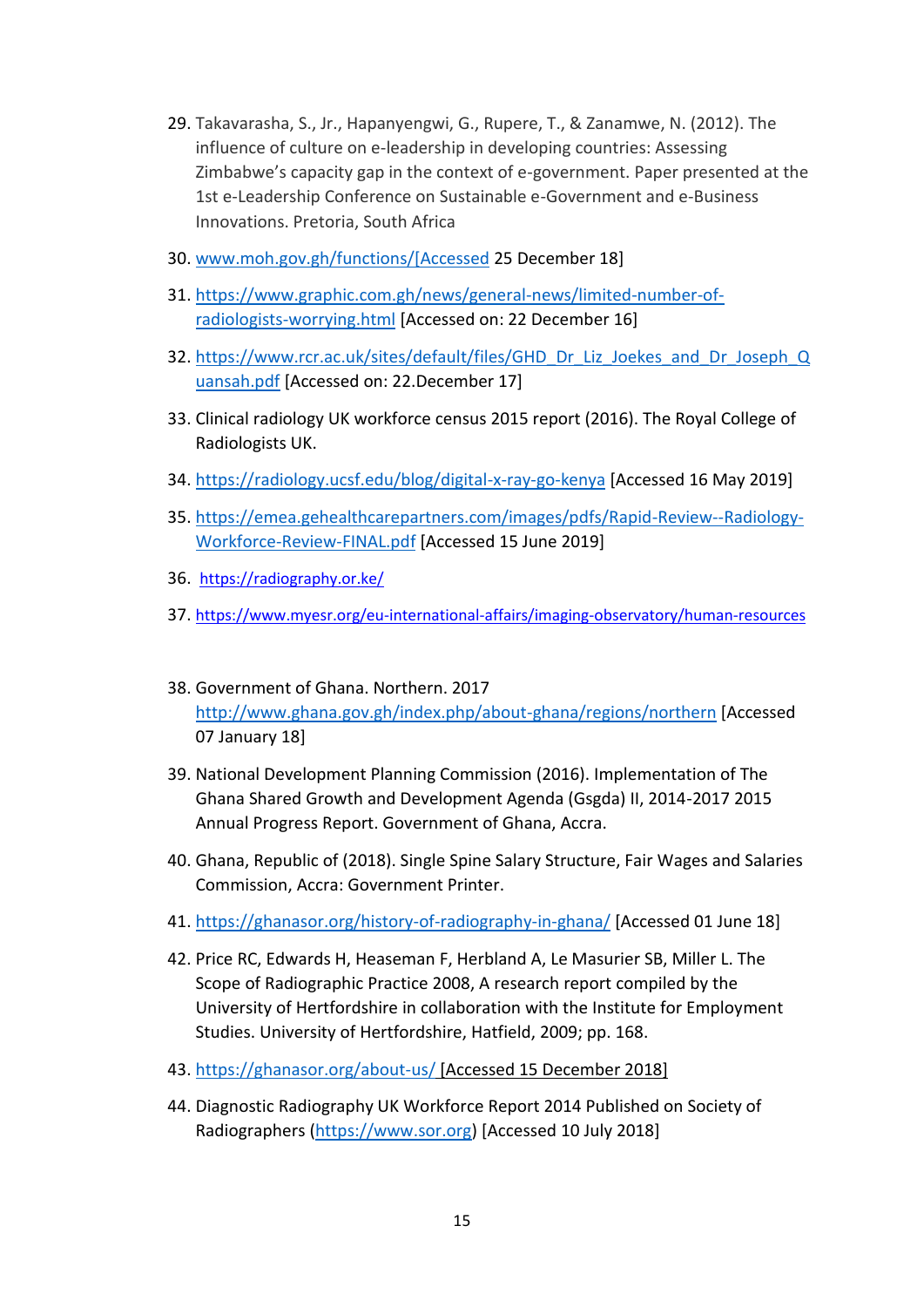- 45. [http://www.moh.gov.gh/moh-receives-digital-radiology-x-ray-equipment-for-tb](http://www.moh.gov.gh/moh-receives-digital-radiology-x-ray-equipment-for-tb-diagnoses/)[diagnoses/](http://www.moh.gov.gh/moh-receives-digital-radiology-x-ray-equipment-for-tb-diagnoses/)
- 46. [https://www.england.nhs.uk/statistics/wp](https://www.england.nhs.uk/statistics/wp-content/uploads/sites/2/2016/08/Provisional-Monthly-Diagnostic-Imaging-Dataset-Statistics-2017-05-18.pdf)[content/uploads/sites/2/2016/08/Provisional-Monthly-Diagnostic-Imaging-](https://www.england.nhs.uk/statistics/wp-content/uploads/sites/2/2016/08/Provisional-Monthly-Diagnostic-Imaging-Dataset-Statistics-2017-05-18.pdf)[Dataset-Statistics-2017-05-18.pdf](https://www.england.nhs.uk/statistics/wp-content/uploads/sites/2/2016/08/Provisional-Monthly-Diagnostic-Imaging-Dataset-Statistics-2017-05-18.pdf) [Accessed 28 May 19].
- 47. Piersson A. D. Gorleku P.N. Assessment of availability, accessibility and affordability of magnetic resonance imaging services in Ghana. Radiography 2017 e75-e79
- *48.* Buchan, J, Ball, J and O'May, F (2000) *Determining skill mix in the health workforce: guidelines for managers and health professionals. Issues in health services delivery.* Discussion Paper 3. Dept. of Organization of Health Services Delivery. World Health Organization: Geneva.
- 49. Okeji M.C. Udoh E.B. Onwuzu W. S. Appraisal of reporting of trauma images: implications for evolving red-dot system in Nigeria. ARPN Journal of Science and Technology 2. 6 2012 533-535
- 50. Williams I. Reporting trauma and emergency plain film radiographs: Radiologists' support for role extension of South African radiographers. The South African Radiographer. 47 1 2009 15-18
- 51. Brealey S.D, King D.G, Hahn S, Crowe M, Williams P, Rutter P, Crane S. Radiographers and radiologist reporting plain radiograph request from accident and emergency and general practice. Clinical Radiology 2005 60 710 – 717
- 52. Brealey S. Scally A. Hahn S. Thomas N. Godfrey C. Crane S. Accuracy of radiographers red dot or triage of accident and emergency radiographs in clinical practice: a systematic review. Clinical radiology 2006 61 604-615
- 53. Moran S. Warren-Forward H. The diagnostic accuracy of radiographers assessing screening mammograms. A systematic review. Radiography 22 2016 137-146
- 54. Piper K, Cox S, Paterson A, Thomas N, Jeyagopal N, Woznitza N. Chest reporting by radiographers: findings of an accredited postgraduate programme. Radiography 2014 20 94 – 99
- 55. Ekpo E. U. Egbe N. O. Akpan B.E. Radiographers' performance in chest X-ray interpretation: the Nigerian experience. British Journal of Radiology 2015 88: 1051
- 56. Lockwood P. Piper K. Pittock L. CT head reporting by radiographers: Results of an accredited postgraduate programme. Radiography 21 2015 e85-e89
- 57. Brealey S, Piper K, King D, Bland M, Caddick J, Campbell P, Gibbon A, Highland A, Jenkins N, Petty D, Warren D. Observer agreement in the reporting of knee and lumbar spine magnetic resonance (MR)imaging examinations: Selectively trained